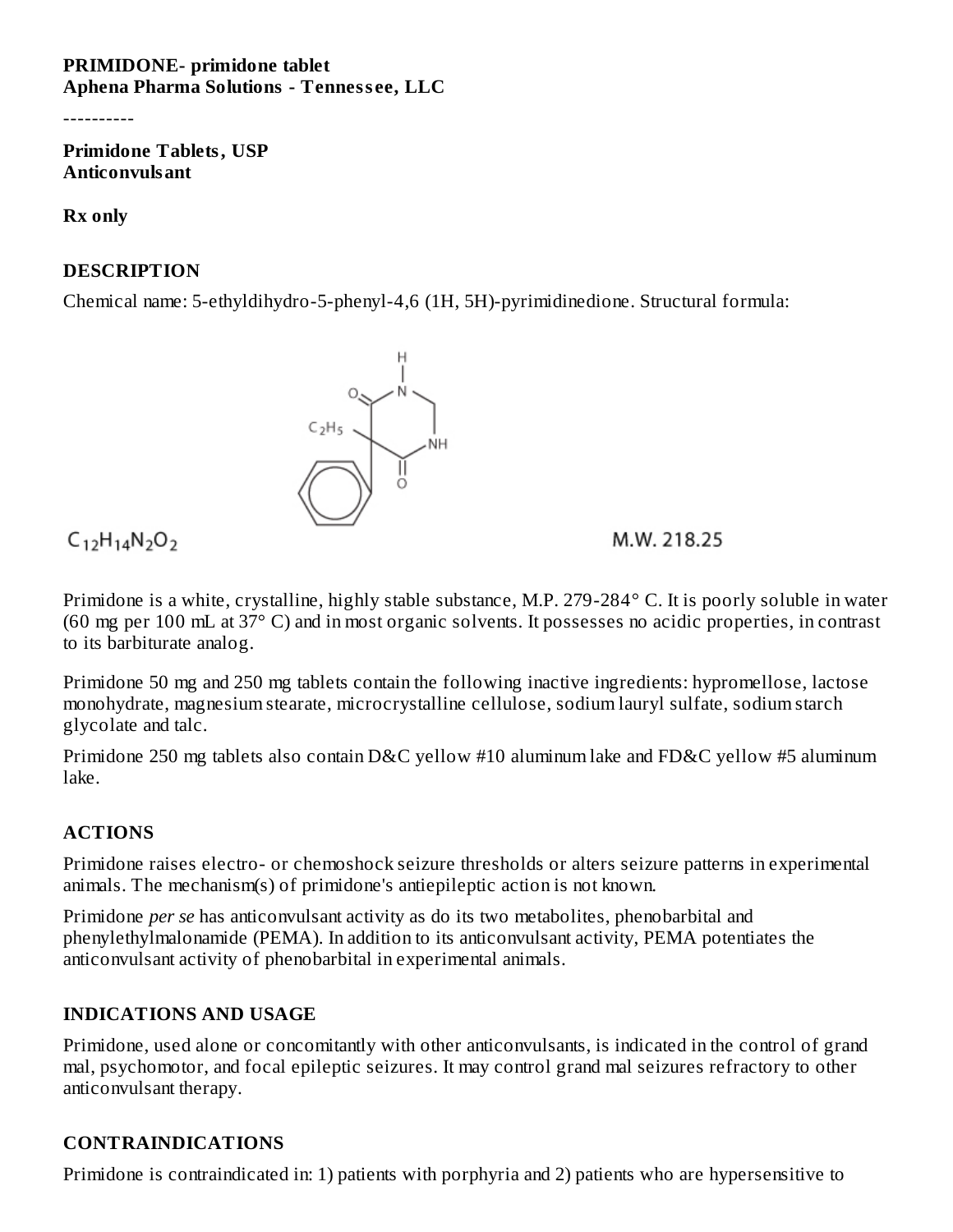phenobarbital (see **ACTIONS**).

#### **WARNINGS**

The abrupt withdrawal of antiepileptic medication may precipitate status epilepticus. The therapeutic efficacy of a dosage regimen takes several weeks before it can be assessed.

#### **Suicidal Behavior and Ideation**

Antiepileptic drugs (AEDs), including primidone, increase the risk of suicidal thoughts or behavior in patients taking these drugs for any indication. Patients treated with any AED for any indication should be monitored for the emergence or worsening of depression, suicidal thoughts or behavior, and/or any unusual changes in mood or behavior.

Pooled analyses of 199 placebo-controlled clinical trials (mono- and adjunctive therapy) of 11 different AEDs showed that patients randomized to one of the AEDs had approximately twice the risk (adjusted Relative Risk 1.8, 95% CI:1.2, 2.7) of suicidal thinking or behavior compared to patients randomized to placebo. In these trials, which had a median treatment duration of 12 weeks, the estimated incidence rate of suicidal behavior or ideation among 27,863 AED-treated patients was 0.43%, compared to 0.24% among 16,029 placebo-treated patients, representing an increase of approximately one case of suicidal thinking or behavior for every 530 patients treated. There were four suicides in drug-treated patients in the trials and none in placebo-treated patients, but the number is too small to allow any conclusion about drug effect on suicide.

The increased risk of suicidal thoughts or behavior with AEDs was observed as early as one week after starting drug treatment with AEDs and persisted for the duration of treatment assessed. Because most trials included in the analysis did not extend beyond 24 weeks, the risk of suicidal thoughts or behavior beyond 24 weeks could not be assessed.

The risk of suicidal thoughts or behavior was generally consistent among drugs in the data analyzed. The finding of increased risk with AEDs of varying mechanisms of action and across a range of indications suggests that the risk applies to all AEDs used for any indication. The risk did not vary substantially by age (5-100 years) in the clinical trials analyzed.

Table 1 shows absolute and relative risk by indication for all evaluated AEDs.

| <b>Indication</b> | Placebo<br><b>Patients with with Events</b> |                 | <b>Drug Patients Relative Risk:</b><br>Incidence of | <b>Risk Difference:</b><br><b>Additional Drug</b> |  |
|-------------------|---------------------------------------------|-----------------|-----------------------------------------------------|---------------------------------------------------|--|
|                   | <b>Events Per</b>                           | <b>Per 1000</b> | <b>Events in Drug</b>                               | <b>Patients with Events</b>                       |  |
|                   | <b>1000 Patients Patients</b>               |                 | Patients/                                           | <b>Per 1000 Patients</b>                          |  |
|                   |                                             |                 | Incidence in                                        |                                                   |  |
|                   |                                             |                 | <b>Placebo Patients</b>                             |                                                   |  |
| Epilepsy          | $1.0\,$                                     | 3.4             | 3.5                                                 | 2.4                                               |  |
| Psychiatric       | 5.7                                         | 8.5             | 1.5                                                 | 2.9                                               |  |
| Other             | 1.0                                         | 1.8             | 1.9                                                 | 0.9                                               |  |
| Total             | 2.4                                         | 4.3             | 1.8                                                 | 1.9                                               |  |

#### **Table 1 Risk by indication for antiepileptic drugs in the pooled analysis**

The relative risk for suicidal thoughts or behavior was higher in clinical trials for epilepsy than in clinical trials for psychiatric or other conditions, but the absolute risk differences were similar for the epilepsy and psychiatric indications.

Anyone considering prescribing primidone or any other AED must balance the risk of suicidal thoughts or behavior with the risk of untreated illness. Epilepsy and many other illnesses for which AEDs are prescribed are themselves associated with morbidity and mortality and an increased risk of suicidal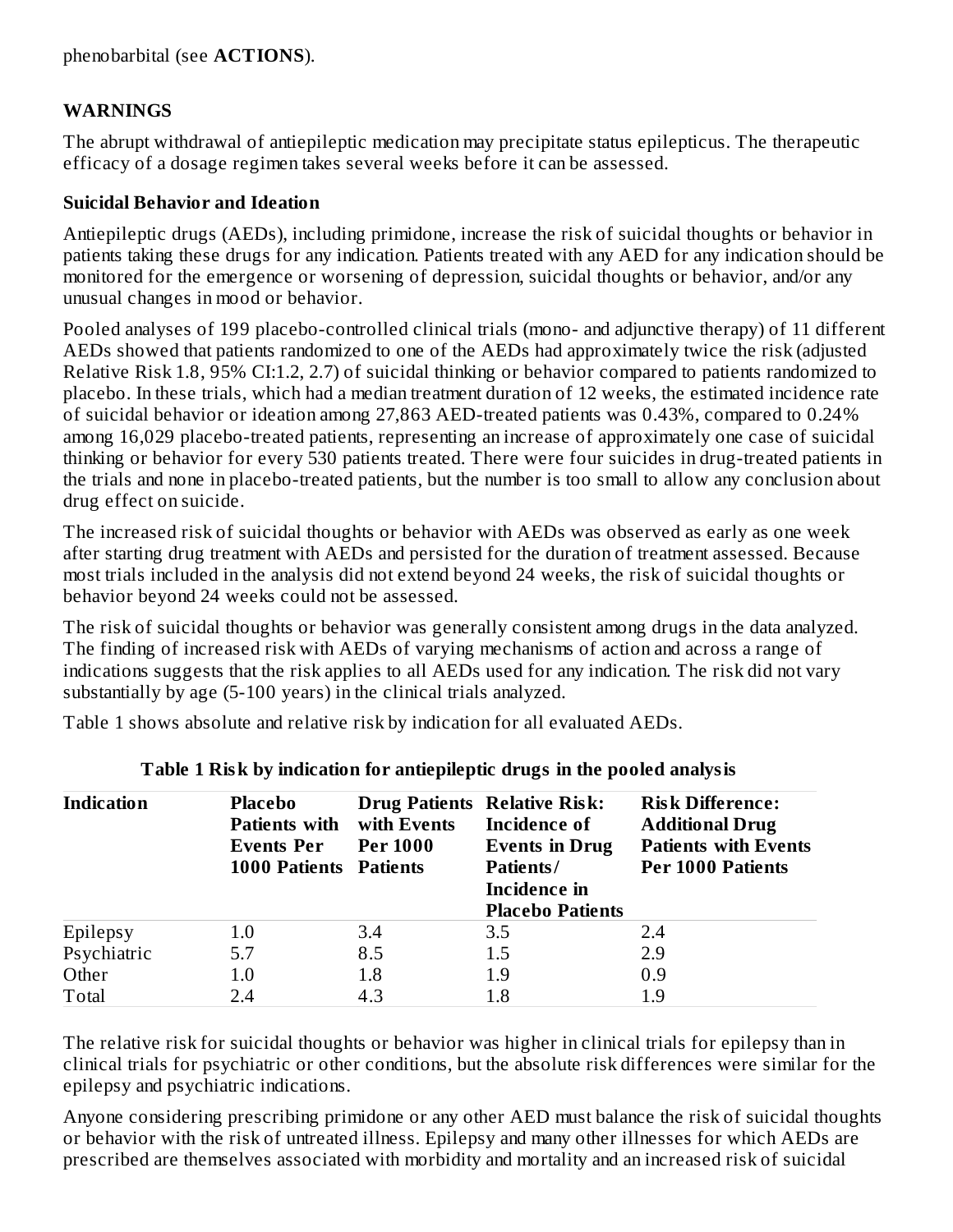thoughts and behavior. Should suicidal thoughts and behavior emerge during treatment, the prescriber needs to consider whether the emergence of these symptoms in any given patient may be related to the illness being treated.

Patients, their caregivers, and families should be informed that AEDs increase the risk of suicidal thoughts and behavior and should be advised of the need to be alert for the emergence or worsening of the signs and symptoms of depression, any unusual changes in mood or behavior, or the emergence of suicidal thoughts, behavior, or thoughts about self-harm. Behaviors of concern should be reported immediately to healthcare providers.

#### **Usage In Pregnancy**

To provide information regarding the effects of *in utero* exposure to primidone, physicians are advised to recommend that pregnant patients taking primidone enroll in the North American Antiepileptic Drug (NAAED) Pregnancy Registry. This can be done by calling the toll free number 1-888-233-2334, and must be done by patients themselves. Information on the registry can also be found at the website http://www.aedpregnancyregistry.org/.

The effects of primidone in human pregnancy and nursing infants are unknown.

Recent reports suggest an association between the use of anticonvulsant drugs by women with epilepsy and an elevated incidence of birth defects in children born to these women. Data are more extensive with respect to diphenylhydantoin and phenobarbital, but these are also the most commonly prescribed anticonvulsants; less systematic or anecdotal reports suggest a possible similar association with the use of all known anticonvulsant drugs.

The reports suggesting an elevated incidence of birth defects in children of drug-treated epileptic women cannot be regarded as adequate to prove a definite cause and effect relationship.

There are intrinsic methodologic problems in obtaining adequate data on drug teratogenicity in humans; the possibility also exists that other factors leading to birth defects, e.g., genetic factors or the epileptic condition itself, may be more important than drug therapy. The great majority of mothers on anticonvulsant medication deliver normal infants. It is important to note that anticonvulsant drugs should not be discontinued in patients in whom the drug is administered to prevent major seizures because of the strong possibility of precipitating status epilepticus with attendant hypoxia and threat to life. In individual cases where the severity and frequency of the seizure disorders are such that the removal of medication does not pose a serious threat to the patient, discontinuation of the drug may be considered prior to and during pregnancy, although it cannot be said with any confidence that even minor seizures do not pose some hazard to the developing embryo or fetus.

The prescribing physician will wish to weigh these considerations in treating or counseling epileptic women of childbearing potential. Neonatal hemorrhage, with a coagulation defect resembling vitamin K deficiency, has been described in newborns whose mothers were taking primidone and other anticonvulsants. Pregnant women under anticonvulsant therapy should receive prophylactic vitamin  $\mathrm{K}_1$ therapy for one month prior to, and during, delivery.

#### **PRECAUTIONS**

The total daily dosage should not exceed 2 g. Since primidone therapy generally extends over prolonged periods, a complete blood count and a sequential multiple analysis-12 (SMA-12) test should be made every six months.

Primidone Tablets 250 mg contain FD&C Yellow No. 5 (tartrazine) which may cause allergic-type reactions (including bronchial asthma) in certain susceptible persons. Although the overall incidence of FD&C Yellow No. 5 (tartrazine) sensitivity in the general population is low, it is frequently seen in patients who also have aspirin hypersensitivity.

#### **In Nursing Mothers**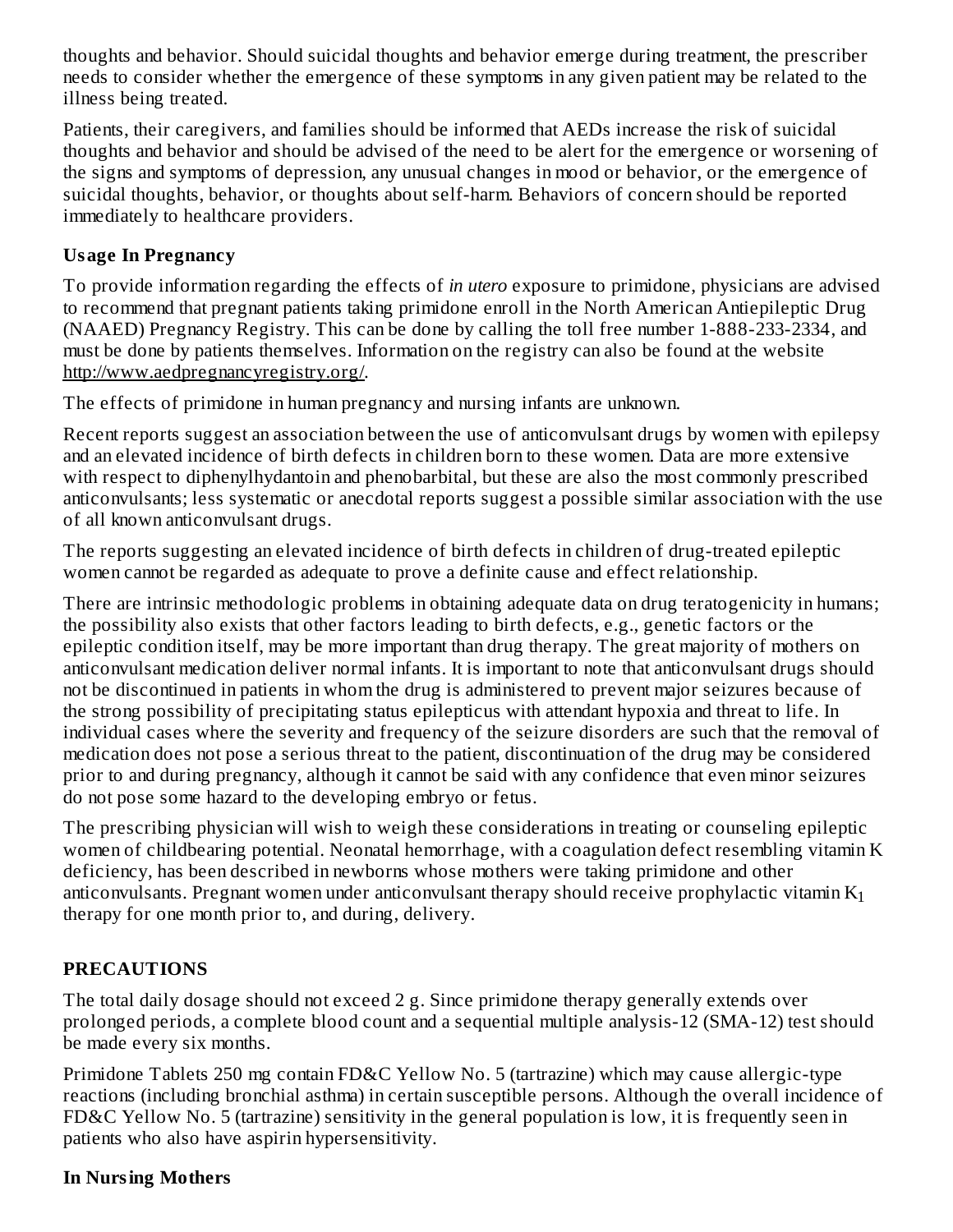There is evidence in mothers treated with primidone, the drug appears in the milk in substantial quantities. Since tests for the presence of primidone in biological fluids are too complex to be carried out in the average clinical laboratory, it is suggested that the presence of undue somnolence and drowsiness in nursing newborns of primidone-treated mothers be taken as an indication that nursing should be discontinued.

#### **Information for Patients**

**Suicidal Thinking and Behavior** - Patients, their caregivers, and families should be counseled that AEDs, including primidone, may increase the risk of suicidal thoughts and behavior and should be advised of the need to be alert for the emergence or worsening of symptoms of depression, any unusual changes in mood or behavior, or the emergence of suicidal thoughts, behavior, or thoughts about selfharm. Behaviors of concern should be reported immediately to healthcare providers.

Patients should be encouraged to enroll in the NAAED Pregnancy Registry if they become pregnant. This registry is collecting information about the safety of antiepileptic drugs during pregnancy. To enroll, patients can call the toll free number 1-888-233-2334 (see **Usage in Pregnancy** section).

Please refer to the Primidone Tablets, USP Medication Guide provided with the product for more information.

#### **ADVERSE REACTIONS**

The most frequently occurring early side effects are ataxia and vertigo. These tend to disappear with continued therapy, or with reduction of initial dosage. Occasionally, the following have been reported: nausea, anorexia, vomiting, fatigue, hyperirritability, emotional disturbances, sexual impotency, diplopia, nystagmus, drowsiness and morbilliform skin eruptions. Granulocytopenia, agranulocytosis, and red-cell hypoplasia and aplasia, have been reported rarely. These and, occasionally, other persistent or severe side effects may necessitate withdrawal of the drug. Megaloblastic anemia may occur as a rare idiosyncrasy to primidone and to other anticonvulsants. The anemia responds to folic acid without necessity of discontinuing medication.

#### **DOSAGE AND ADMINISTRATION**

#### **Adult Dosage**

Patients 8 years of age and older who have received no previous treatment may be started on primidone according to the following regimen using either 50 mg or scored 250 mg primidone tablets:

Days 1 to 3: 100 to 125 mg at bedtime. Days 4 to 6: 100 to 125 mg b.i.d. Days 7 to 9: 100 to 125 mg t.i.d. Day 10 to maintenance: 250 mg t.i.d.

For most adults and children 8 years of age and over, the usual maintenance dosage is three to four 250 mg primidone tablets in divided doses (250 mg t.i.d. or q.i.d.). If required, an increase to five or six 250 mg tablets daily may be made but daily doses should not exceed 500 mg q.i.d.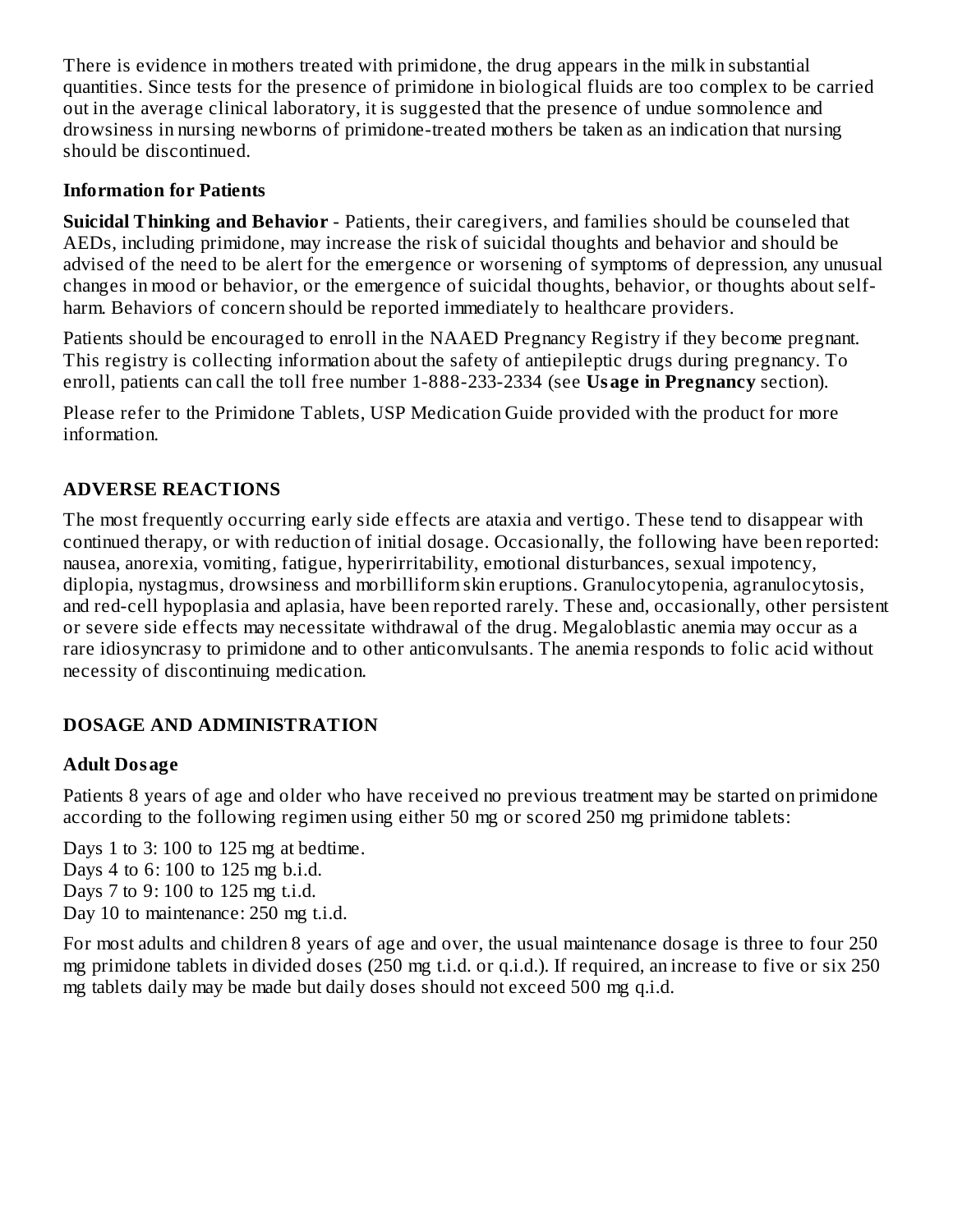| INITIAL: ADULTS AND CHILDREN OVER 8                      |    |     |    |    |                          |    |
|----------------------------------------------------------|----|-----|----|----|--------------------------|----|
| KEY: $\bullet$ = 50 mg tablet; $\bullet$ = 250 mg tablet |    |     |    |    |                          |    |
| DAY                                                      |    | 2   | з  | 4  | 5                        | 6  |
| AM                                                       |    |     |    |    | ه د                      |    |
| <b>NOON</b>                                              |    |     |    |    |                          |    |
| PM                                                       | 88 | 88  |    | 88 |                          | D۰ |
| DAY                                                      | 7  | 8   | 9  | 10 | 11                       | 12 |
| AM                                                       | D٥ |     | 88 |    |                          |    |
| <b>NOON</b>                                              | æ  | ه د | 88 | e  | Adjust to<br>Maintenance |    |
| PM                                                       |    |     |    |    |                          |    |

Dosage should be individualized to provide maximum benefit. In some cases, serum blood level determinations of primidone may be necessary for optimal dosage adjustment. The clinically effective serum level for primidone is between 5 to 12 µg/mL.

#### **In Patients Already Receiving Other Anticonvulsants**

Primidone should be started at 100 to 125 mg at bedtime and gradually increased to maintenance level as the other drug is gradually decreased. This regimen should be continued until satisfactory dosage level is achieved for the combination, or the other medication is completely withdrawn. When therapy with primidone alone is the objective, the transition from concomitant therapy should not be completed in less than two weeks.

#### **Pediatric Dosage**

For children under 8 years of age, the following regimen may be used:

Days 1 to 3:50 mg at bedtime. Days 4 to 6: 50 mg b.i.d. Days 7 to 9: 100 mg b.i.d. Day 10 to maintenance: 125 mg t.i.d. to 250 mg t.i.d.

For children under 8 years of age, the usual maintenance dosage is 125 to 250 mg three times daily or, 10 to 25 mg/kg/day in divided doses.

#### **HOW SUPPLIED**

Primidone 50 mg Tablets, USP are white, round, flat faced, scored tablets debossed "5130" on one side and "V" on the reverse side and supplied as follows:

- Bottles of 100: NDC 0603-5371-21
- Bottles of 500: NDC 0603-5371-28

Primidone 250 mg Tablets, USP are yellow, round, flat faced, scored tablets debossed "5131" on one side and "V" on the reverse side and supplied as follows:

- Bottles of 100: NDC 0603-5372-21
- Bottles of 500: NDC 0603-5372-28

Store at 20° to 25°C (68° to 77°F) [see USP Controlled Room Temperature].

Dispense in a tight, light-resistant container with a child-resistant closure.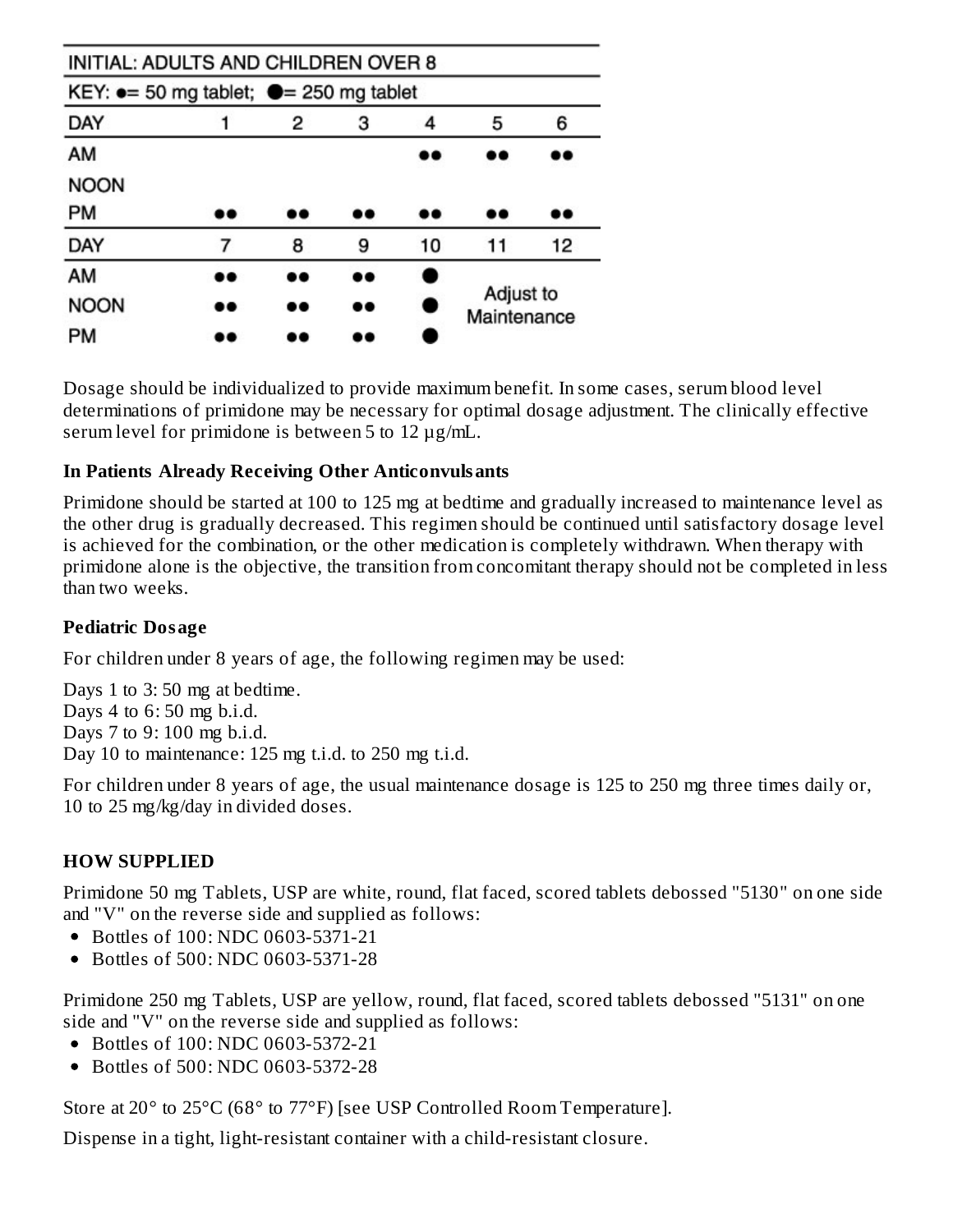## **MEDICATION GUIDE**

Read this Medication Guide before you start taking primidone tablets and each time you get a refill. There may be new information. This information does not take the place of talking to your healthcare provider about your medical condition or treatment.

#### **What is the most important information I should know about primidone tablets?**

#### **Do not stop taking primidone tablets without first talking to your healthcare provider.**

Stopping primidone tablets suddenly can cause serious problems.

#### **Primidone tablets can caus e s erious side effects, including:**

**Like other antiepileptic drugs, primidone tablets may caus e suicidal thoughts or actions in a very small number of people, about 1 in 500.**

#### **Call a healthcare provider right away if you have any of thes e symptoms, especially if they are new, wors e, or worry you:**

- thoughts about suicide or dying
- attempts to commit suicide
- new or worse depression
- new or worse anxiety
- feeling agitated or restless
- panic attacks
- trouble sleeping (insomnia)
- new or worse irritability
- acting aggressive, being angry, or violent
- acting on dangerous impulses
- an extreme increase in activity and talking (mania)
- other unusual changes in behavior or mood  $\bullet$

## **How can I watch for early symptoms of suicidal thoughts and actions?**

- Pay attention to any changes, especially sudden changes, in mood, behaviors, thoughts, or feelings.
- Keep all follow-up visits with your healthcare provider as scheduled.

Call your healthcare provider between visits as needed, especially if you are worried about symptoms.

## **Do not stop primidone tablets without first talking to a healthcare provider.**

Stopping primidone tablets suddenly can cause serious problems. Stopping a seizure medicine suddenly in a patient who has epilepsy can cause seizures that will not stop (status epilepticus).

Suicidal thoughts or actions can be caused by things other than medicines. If you have suicidal thoughts or actions, your healthcare provider may check for other causes.

## **What are primidone tablets?**

Primidone tablets are a prescription medicine used alone or with other medicines to treat

people with:

- generalized tonic-clonic (grand mal) seizures
- complex partial (psychomotor) seizures  $\blacksquare$
- partial (focal) epileptic seizures.  $\blacksquare$

## **Who should not take primidone tablets?**

Do not take primidone tablets if you:

- have a genetic disorder called porphyria
- are allergic to phenobarbital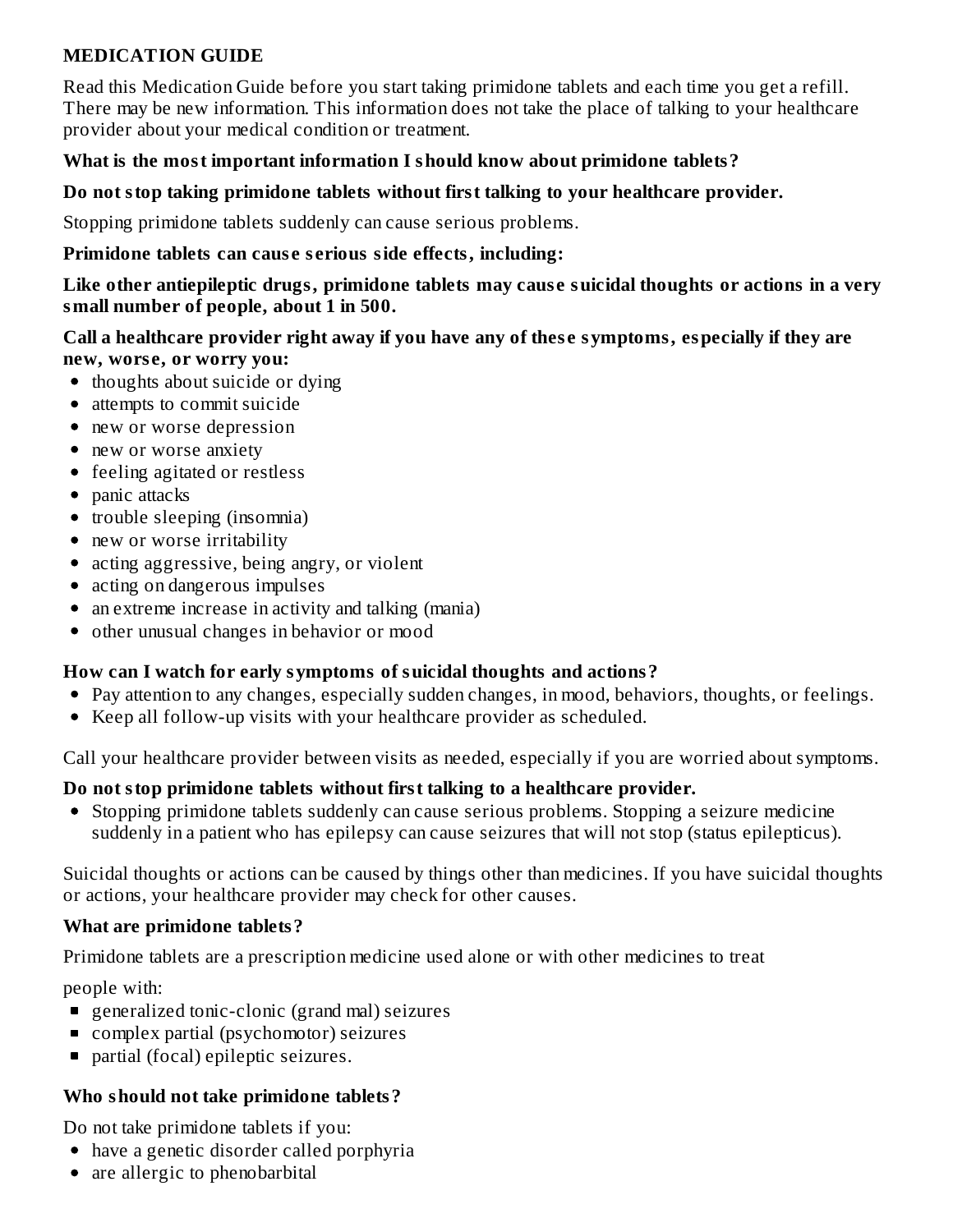## **What should I tell my healthcare provider before taking primidone tablets?**

Before you take primidone tablets, tell your healthcare provider if you:

- have or have had depression, mood problems or suicidal thoughts or behavior
- have any other medical conditions
- are pregnant or planning to become pregnant. Primidone tablets may harm your unborn baby. Tell your healthcare provider right away if you become pregnant while taking primidone tablets. You and your healthcare provider will decide if you should take primidone tablets while you are pregnant.
	- <sup>o</sup> If you become pregnant while taking primidone tablets, talk to your healthcare provider about registering with the North American Antiepileptic Drug (NAAED) Pregnancy Registry. You can enroll in this registry by calling 1-888-233-2334. The purpose of this registry is to collect information about the safety of antiepileptic drugs during pregnancy.
- are breastfeeding or plan to breastfeed. Primidone can pass into breast milk. Talk to your healthcare provider about the best way to feed your baby if you take primidone tablets.

**Tell your healthcare provider about all the medicines you take,** including prescription and nonprescription medicines, vitamins, and herbal supplements. Taking primidone tablets with certain other medicines can cause side effects or affect how well they work. Do not start or stop other medicines without talking to your healthcare provider.

Know the medicines you take. Keep a list of them and show it to your healthcare provider and pharmacist each time you get a new medicine.

## **How should I take primidone tablets?**

Take primidone tablets exactly as prescribed. Your healthcare provider will tell you how much primidone tablets to take and when to take it.

- Your healthcare provider may change your dose. Do not change your dose without talking to your healthcare provider.
- Do not stop taking primidone tablets without first talking to your healthcare provider. Stopping primidone tablets suddenly can cause serious problems.
- If you take too much primidone tablets, call your healthcare provider or local Poison Control Center right away.

# **What should I avoid while taking primidone tablets?**

- **Primidone tablets can make you sleepy or dizzy. Do not drink alcohol or take other drugs that make** you sleepy or dizzy while taking primidone tablets without first discussing this with your healthcare provider. Taking primidone tablets with alcohol or drugs that cause sleepiness or dizziness may make your sleepiness or dizziness worse.
- Do not drive, operate heavy machinery, or do other dangerous activities until you know how primidone tablets affect you. Primidone tablets can slow your thinking and motor skills.

# **What are the possible side effects of primidone tablets?**

## **See 'What is the most important information I should know about primidone tablets?".**

Primidone tablets may cause other serious side effects including:

- Sleepiness that can be severe, especially when you first start taking primidone tablets.
- Primidone tablets may rarely cause blood problems. Symptoms may include:
	- fever, swollen glands, or sore throat that come and go or do not go away
	- Frequent infections or an infection that does not go away
	- o tiredness
	- shortness of breath
- Primidone tablets may rarely cause allergic reactions. Symptoms may include:
	- $\circ$  skin rash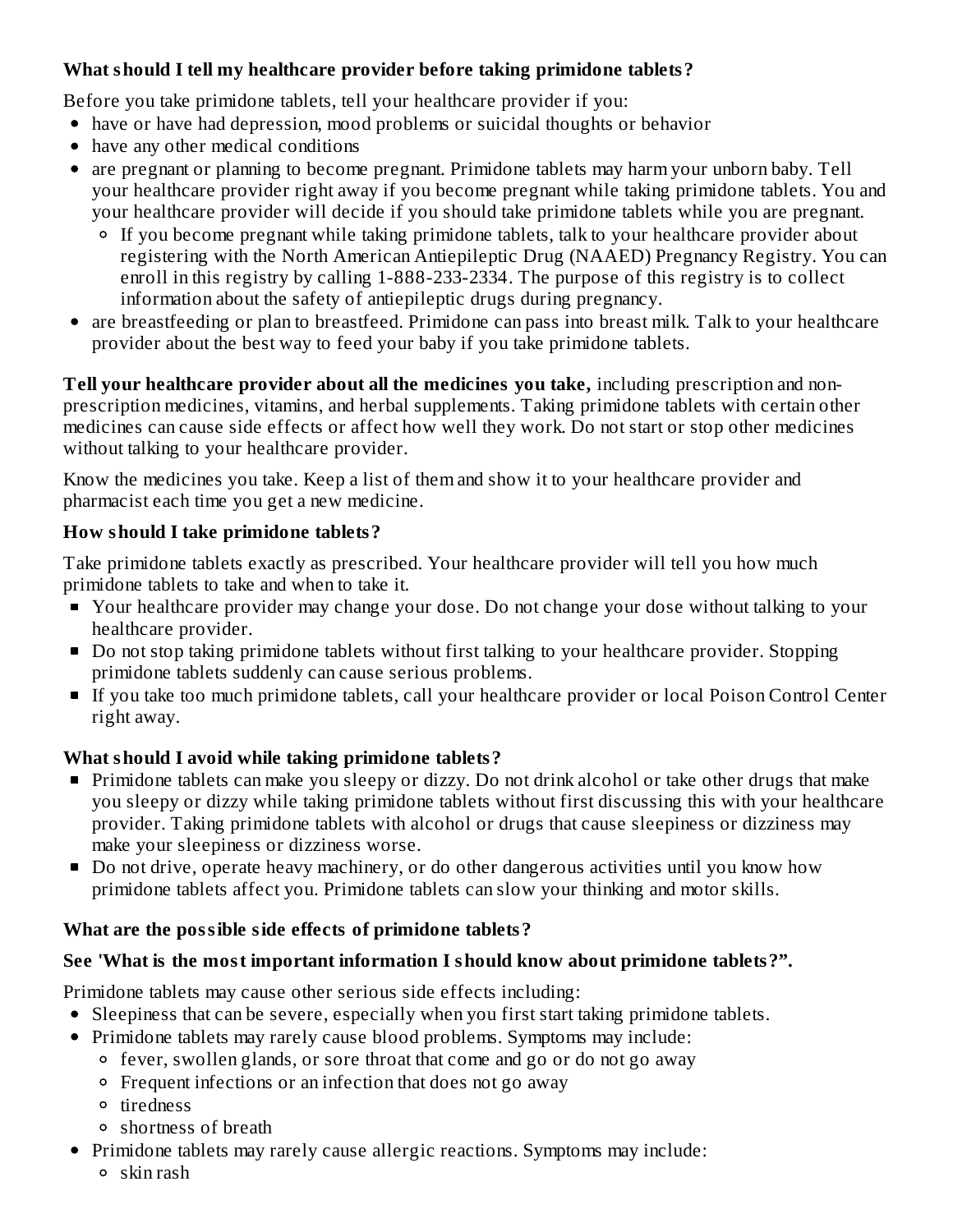- hives
- sores in your mouth
- blistering or peeling skin

The most common side effects of primidone tablets include:

- **problems with walking and moving**
- **Figure 1** feelings of dizziness, spinning, or swaying (vertigo)

These are not all the possible side effects of primidone tablets. For more information, ask your healthcare provider or pharmacist.

Tell your healthcare provider if you have any side effect that bothers you or that does not go away.

#### **Call your doctor for medical advice about side effects. You may report side effects to FDA at 1- 800-FDA-1088.**

## **How should I store primidone tablets?**

Store primidone tablets at room temperature between 68°F to 77°F (20°C to 25°C) in a tight, lightresistant container.

## **Keep primidone tablets and all medicines out of the reach of children.**

## **General Information about primidone tablets**

Medicines are sometimes prescribed for purposes other than those listed in a Medication Guide. Do not use primidone tablets for a condition for which it was not prescribed. Do not give primidone tablets to other people, even if they have the same symptoms that you have. It may harm them.

This Medication Guide summarizes the most important information about primidone tablets. If you would like more information, talk with your healthcare provider. You can ask your pharmacist or healthcare provider for information about primidone tablets that is written for health professionals.

# **What are the ingredients in primidone tablets?**

Active Ingredient: primidone

Inactive ingredients: hypromellose, lactose monohydrate, magnesium stearate, microcrystalline cellulose, sodium lauryl sulfate, sodium starch glycolate and talc.

Primidone 250 mg tablets also contain D&C yellow #10 aluminum lake and FD&C yellow #5 aluminum lake.

Primidone Tablets 250 mg contain FD&C Yellow No. 5 (tartrazine) which may cause allergic-type reactions (including bronchial asthma) in certain susceptible persons. Although the overall incidence of FD&C Yellow No. 5 (tartrazine) sensitivity in the general population is low, it is frequently seen in patients who also have aspirin hypersensitivity.

This Medication Guide has been approved by the U.S. Food and Drug Administration.

Distributed by: **Par Pharmaceutical** Chestnut Ridge, NY 10977 8181090 Revised 06/17 R5

# **Repackaging Information**

Please reference the *How Supplied* section listed above for a description of individual tablets. This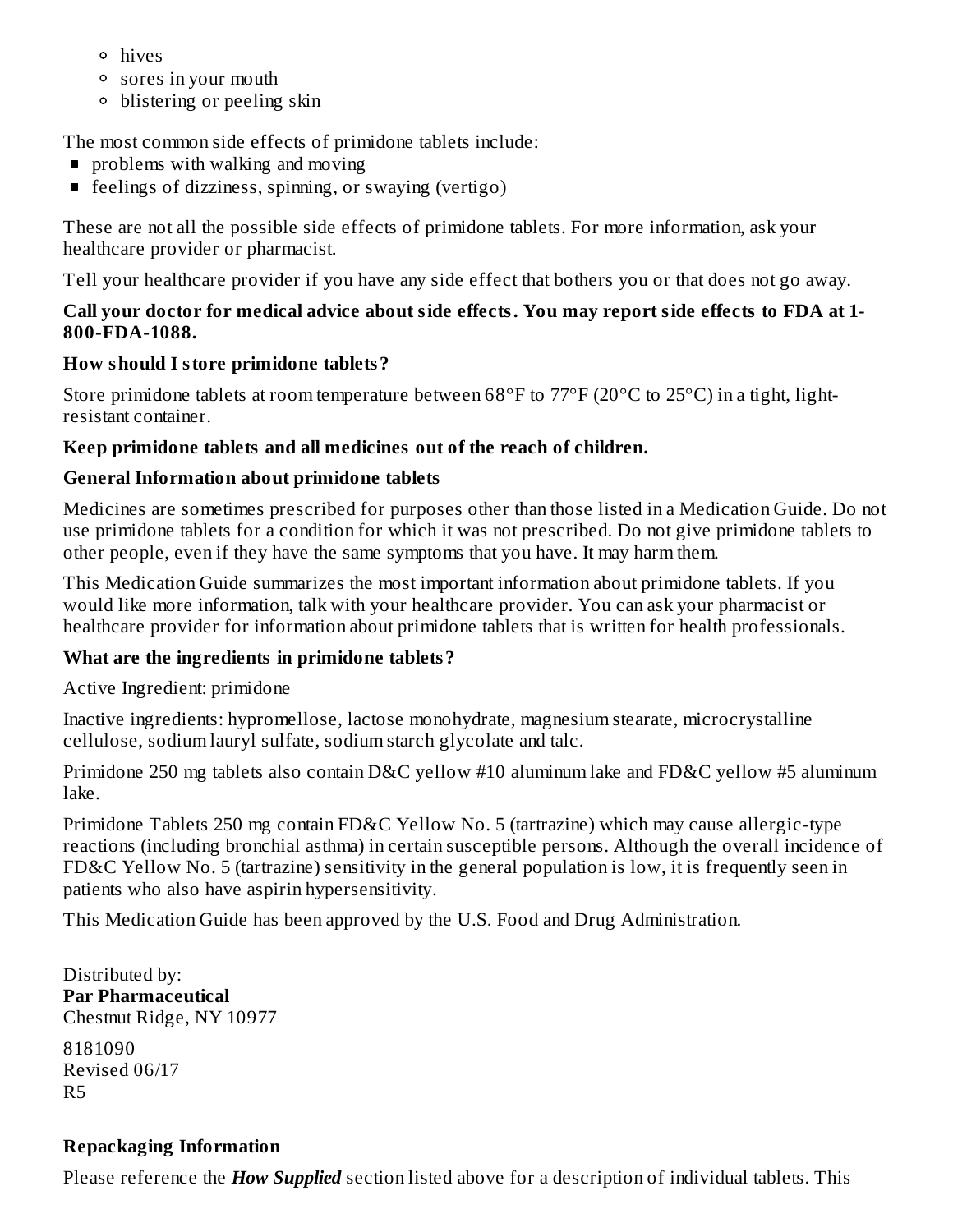drug product has been received by Aphena Pharma - TN in a manufacturer or distributor packaged configuration and repackaged in full compliance with all applicable cGMP regulations. The package configurations available from Aphena are listed below:

| Count | Strength mg  |
|-------|--------------|
| 90    | 71610-005-60 |
| 180   | 71610-005-80 |
| 270   | 71610-005-92 |
| 360   | 71610-005-94 |
| 540   | 71610-005-98 |

Store between 20°-25°C (68°-77°F). See USP Controlled Room Temperature. Dispense in a tight lightresistant container as defined by USP. Keep this and all drugs out of the reach of children.

Repackaged by:



Cookeville, TN 38506

20170921DKJ

#### **PRINCIPAL DISPLAY PANEL - 50mg**

NDC 71610-005 - Primidone 50mg - Rx Only

|                                           | NDC# 71610-0005-60<br>50 <sub>ma</sub>                                                                                                                                                                                    |                                                                                                                                       |               |
|-------------------------------------------|---------------------------------------------------------------------------------------------------------------------------------------------------------------------------------------------------------------------------|---------------------------------------------------------------------------------------------------------------------------------------|---------------|
| ਵ<br><b>THE REAL PROPERTY</b><br>Primidon | See USP Controlled Room Temperature.<br>Dispense<br>as defined by USP.<br>Keep this and all drugs out of the reach of<br>children.<br>MFG BY:<br>Huntsville, AL<br>RPKG BY:<br>Aphena Pharma<br>Cookeville, TN 38506<br>8 | Tablets<br>90<br>Store between 20-25 degrees C(68-77 degrees F).<br>tight Light-resistant container<br>Qualitest Pharmaceuticals Inc. | 1234<br><br>5 |
| ≣                                         | $\frac{1}{5}$ Primidone                                                                                                                                                                                                   | RX Only                                                                                                                               | MFG           |

| <b>PRIMIDONE</b><br>primidone tablet |                         |                    |                              |
|--------------------------------------|-------------------------|--------------------|------------------------------|
| <b>Product Information</b>           |                         |                    |                              |
| <b>Product Type</b>                  | HUMAN PRESCRIPTION DRUG | Item Code (Source) | NDC:71610-005(NDC:0603-5371) |
| <b>Route of Administration</b>       | ORAL                    |                    |                              |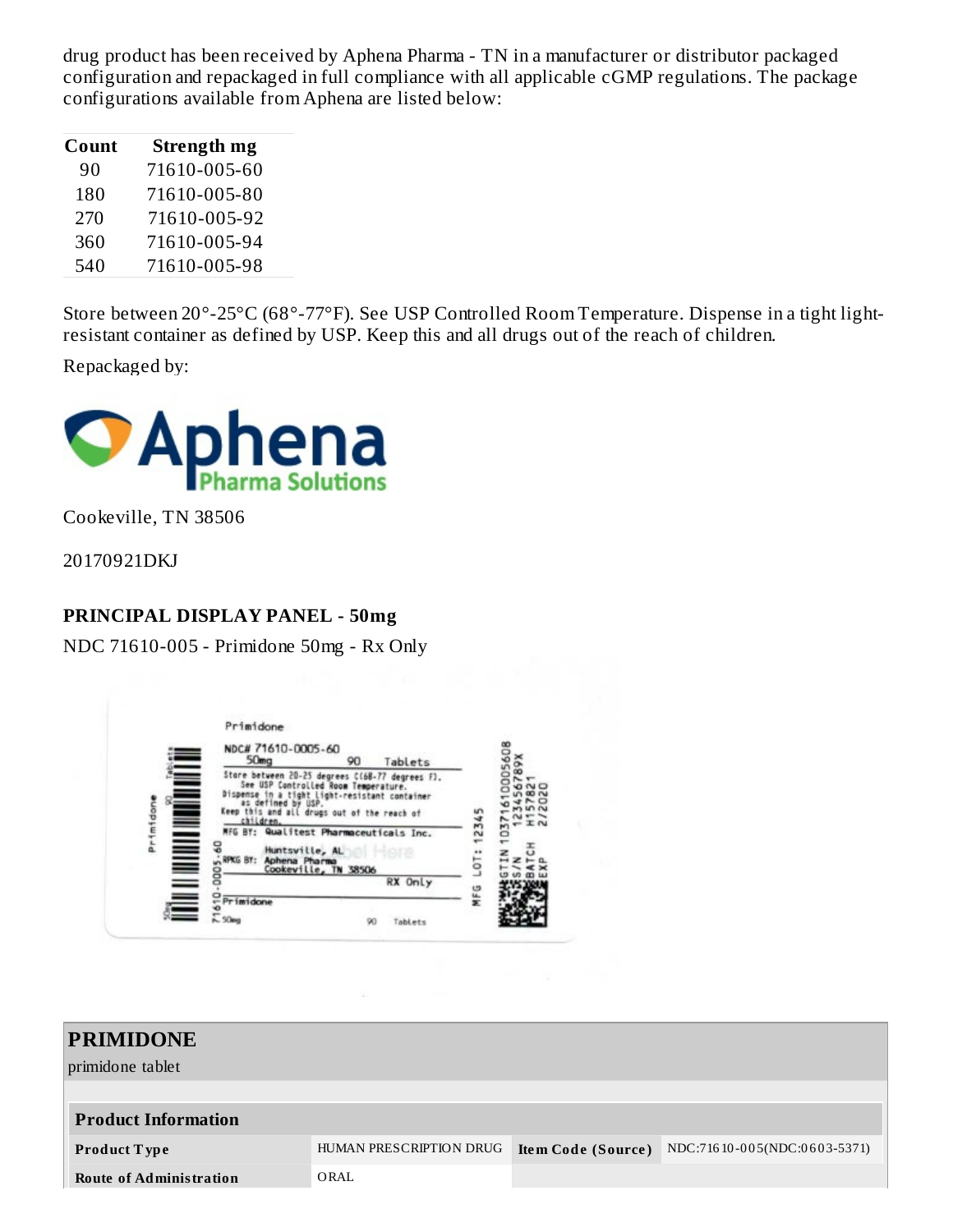|                                                                                | <b>Active Ingredient/Active Moiety</b>             |                                                                  |                                                          |              |            |                             |          |                           |
|--------------------------------------------------------------------------------|----------------------------------------------------|------------------------------------------------------------------|----------------------------------------------------------|--------------|------------|-----------------------------|----------|---------------------------|
|                                                                                | <b>Ingredient Name</b><br><b>Basis of Strength</b> |                                                                  |                                                          |              |            |                             | Strength |                           |
| PRIMIDONE (UNII: 13AFD7670Q) (PRIMIDONE - UNII:13AFD7670Q)<br><b>PRIMIDONE</b> |                                                    |                                                                  |                                                          |              | 50 mg      |                             |          |                           |
|                                                                                |                                                    |                                                                  |                                                          |              |            |                             |          |                           |
|                                                                                |                                                    |                                                                  |                                                          |              |            |                             |          |                           |
|                                                                                | <b>Inactive Ingredients</b>                        |                                                                  |                                                          |              |            |                             |          |                           |
|                                                                                |                                                    |                                                                  | <b>Ingredient Name</b>                                   |              |            |                             |          | Strength                  |
|                                                                                | HYPROMELLOSES (UNII: 3NXW29V3WO)                   |                                                                  |                                                          |              |            |                             |          |                           |
|                                                                                |                                                    |                                                                  | LACTOSE MONOHYDRATE (UNII: EWQ57Q8I5X)                   |              |            |                             |          |                           |
|                                                                                | MAGNESIUM STEARATE (UNII: 70097M6I30)              |                                                                  |                                                          |              |            |                             |          |                           |
|                                                                                |                                                    |                                                                  | CELLULOSE, MICRO CRYSTALLINE (UNII: OP1R32D61U)          |              |            |                             |          |                           |
|                                                                                | SODIUM LAURYL SULFATE (UNII: 368GB5141J)           |                                                                  | SODIUM STARCH GLYCOLATE TYPE A POTATO (UNII: 5856J3G2A2) |              |            |                             |          |                           |
|                                                                                | TALC (UNII: 7SEV7J4R1U)                            |                                                                  |                                                          |              |            |                             |          |                           |
|                                                                                |                                                    |                                                                  |                                                          |              |            |                             |          |                           |
|                                                                                |                                                    |                                                                  |                                                          |              |            |                             |          |                           |
|                                                                                | <b>Product Characteristics</b>                     |                                                                  |                                                          |              |            |                             |          |                           |
|                                                                                |                                                    |                                                                  | <b>WHITE</b>                                             |              |            |                             | 2 pieces |                           |
| Color                                                                          |                                                    |                                                                  |                                                          | <b>Score</b> |            |                             |          |                           |
|                                                                                | <b>Shape</b>                                       | <b>ROUND</b><br><b>Size</b><br>7mm                               |                                                          |              |            |                             |          |                           |
|                                                                                | Flavor                                             |                                                                  | 5130;V<br><b>Imprint Code</b>                            |              |            |                             |          |                           |
|                                                                                | <b>Contains</b>                                    |                                                                  |                                                          |              |            |                             |          |                           |
|                                                                                |                                                    |                                                                  |                                                          |              |            |                             |          |                           |
|                                                                                | Packaging                                          |                                                                  |                                                          |              |            |                             |          |                           |
|                                                                                |                                                    |                                                                  |                                                          |              |            | <b>Marketing Start</b>      |          | <b>Marketing End</b>      |
| #                                                                              | <b>Item Code</b>                                   |                                                                  | <b>Package Description</b>                               |              |            | Date                        |          | Date                      |
| 1                                                                              | NDC:71610-005-<br>60                               | Product                                                          | 90 in 1 BOTTLE, PLASTIC; Type 0: Not a Combination       |              |            | 09/20/2017                  |          |                           |
| $\overline{\mathbf{2}}$                                                        | NDC:71610-005-<br>80                               | Product                                                          | 180 in 1 BOTTLE, PLASTIC; Type 0: Not a Combination      |              |            | 09/20/2017                  |          |                           |
| 3                                                                              | NDC:71610-005-<br>92                               | 270 in 1 BOTTLE, PLASTIC; Type 0: Not a Combination<br>Product   |                                                          |              | 09/20/2017 |                             |          |                           |
| 4                                                                              | NDC:71610-005-<br>94                               | 360 in 1 BOTTLE, PLASTIC; Type 0: Not a Combination<br>Product   |                                                          |              | 09/20/2017 |                             |          |                           |
| 5                                                                              | NDC:71610-005-<br>98                               | 540 in 1 BOTTLE, PLASTIC; Type 0: Not a Combination<br>Pro duc t |                                                          |              | 09/20/2017 |                             |          |                           |
|                                                                                |                                                    |                                                                  |                                                          |              |            |                             |          |                           |
|                                                                                |                                                    |                                                                  |                                                          |              |            |                             |          |                           |
| <b>Marketing Information</b>                                                   |                                                    |                                                                  |                                                          |              |            |                             |          |                           |
|                                                                                | <b>Marketing Category</b>                          |                                                                  | <b>Application Number or Monograph Citation</b>          |              |            | <b>Marketing Start Date</b> |          | <b>Marketing End Date</b> |
|                                                                                | <b>ANDA</b>                                        |                                                                  | ANDA040586                                               |              | 02/24/2005 |                             |          |                           |
|                                                                                |                                                    |                                                                  |                                                          |              |            |                             |          |                           |

Labeler **-** Aphena Pharma Solutions - Tennessee, LLC (128385585)

| Establishment |
|---------------|
|---------------|

**Name Address ID/FEI Business Operations**